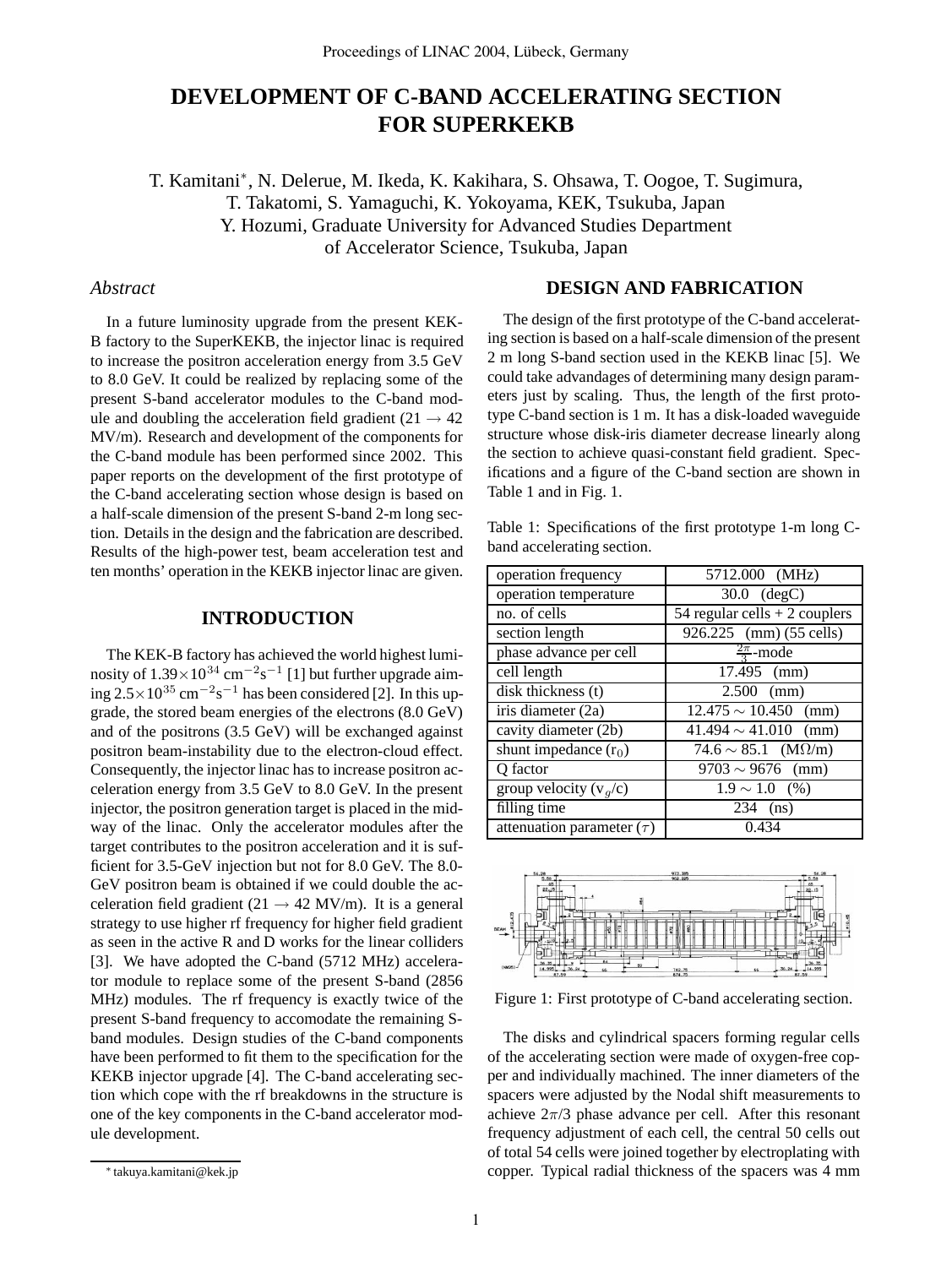and the thickness of the electroplated copper layer outside the spacers was also 4 mm. After the electroplating process, an average resonant frequency was increased by 660 kHz, which is almost twice larger than an expectation from the S-band cases. It is supposed to come from the mismanagement of the solution concentration used in the electroplating. Besides this global frequency shift, the effect was locally smaller in the cells at both ends. It is due to the thinner electroplated layer for interface. The phase advances in these cells are 3 - 8 degrees less than the ordinary  $2\pi/3$ . Special care should be taken for these cells in the fabrication of the second prototype.

The couplers of the C-band section are single-feed type which magnetically couples the cavity to the waveguide through a thin small iris. While the dimensions of the regular cells could be half-scale of that of the S-band section, the coupler cells were not the case because the C-band waveguide (WR-187) connected to the coupler was not the half-scale of the S-band waveguide (WR-284). Original Sband coupler has dip structure at the opposite side from the coupling iris in order to compensate the field asymmetry. However, the high power study with the S-band structure has shown that the dip caused rf breakdowns. Thus, the dip was omitted in the first prototype C-band section and the field asymmetry was neglected. Optimum dimensions of the coupler cavity diameter and the coupling iris were approximately estimated with MAFIA-T3 simulation and precisely determined using low-power models by an iteration of the rf measurement (Kyhl method) and the machining of the cavity. Fabricated coupler cavities were jointed by the electron-beam welding (EBW) with the regular cells which were already united. Subsequently, a stainless-steel jacket for a cooling water layer was attached outside the structure by the tungsten inert gas (TIG) welding. After the EBW and TIG welding, the average resonant frequency went down by 300 kHz probably due to a deformation. Fortunately, this effect almost compensated for the excessive frequency shift by the electroplating, which resulted in the frequency deviation less than 100 kHz.

#### **HIGH-POWER TEST**

A test stand was built beside the KEKB linac for rf processing and high-power tests of the C-band components. After the high power tests of the klystron, the modulator, the sub-booster klystron, the rf window, the 3-db coupler and the dummy loads, the C-band accelerating section has installed in the test stand. rf pulse from the klystron in 500 ns duration was fed to the accelerating section at 50 Hz pulse repetition. After total 300 hours of rf processing (54 million rf pulse shots), it reaches to the level of 43.7- MW klystron output power which corresponds to the acceleration field of 41.8 MV/m assuming a theoretical shut impedance, as shown in Fig. 2.

Even at the end of the rf processing, rf breakdowns occur frequently, about ten times an hour at the highest power level. To investigate the breakdown location, rf pulse



shapes of incoming, outgoing and reflected waves of the accelerating structure were observed at each breakdown and numerically analyzed [6]. It is assumed that at the instant of rf breakdown the accelerating structure is locally shortcircuited. The rf pulse propagating in the structure is divided there. Front part of the pulse propagetes forward and is observed as a terminated outgoing wave. Rear part of the pulse is reflected at the breakdown point, propagetes backward and is observed as a reflected wave. From the pulse length of the terminated outgoing wave, we can know that in what timing of the rf pulse the breakdown occurs. Figure 3(a) shows a distribution of the breakdown timing in an rf pulse. The distribution is rather flat except a peak at the beginning of the rf pulse. Likewise, information of the breakdown location can be obtained from the time difference between the end of the outgoing wave and the arrival of the reflected wave, as seen in Fig. 3(b). In this plot, the right-hand side is the input coupler and the left-hand side is the output coupler. We can see that the breakdown locations are concentrated around the input coupler.



Figure 3: Breakdown location from rf pulse timing.

Acoustic sensors were also used to estimate the breakdown locations by detecting vibrations due to the breakdown [6]. Four sensors were attached on the input coupler, on the output coupler and at 1/3 and at 2/3 positions of the accelerating section in equal interval. The timing and the magnitude of the signals from the sensors were analyzed. Figure 4(a) shows a correlation between the fastest signal sensor and the largest signal sensor and figure 4(b) shows a distribution of which sensor had the fastest and the largest signal. It also suggest that most of the breakdowns occur around the input coupler.